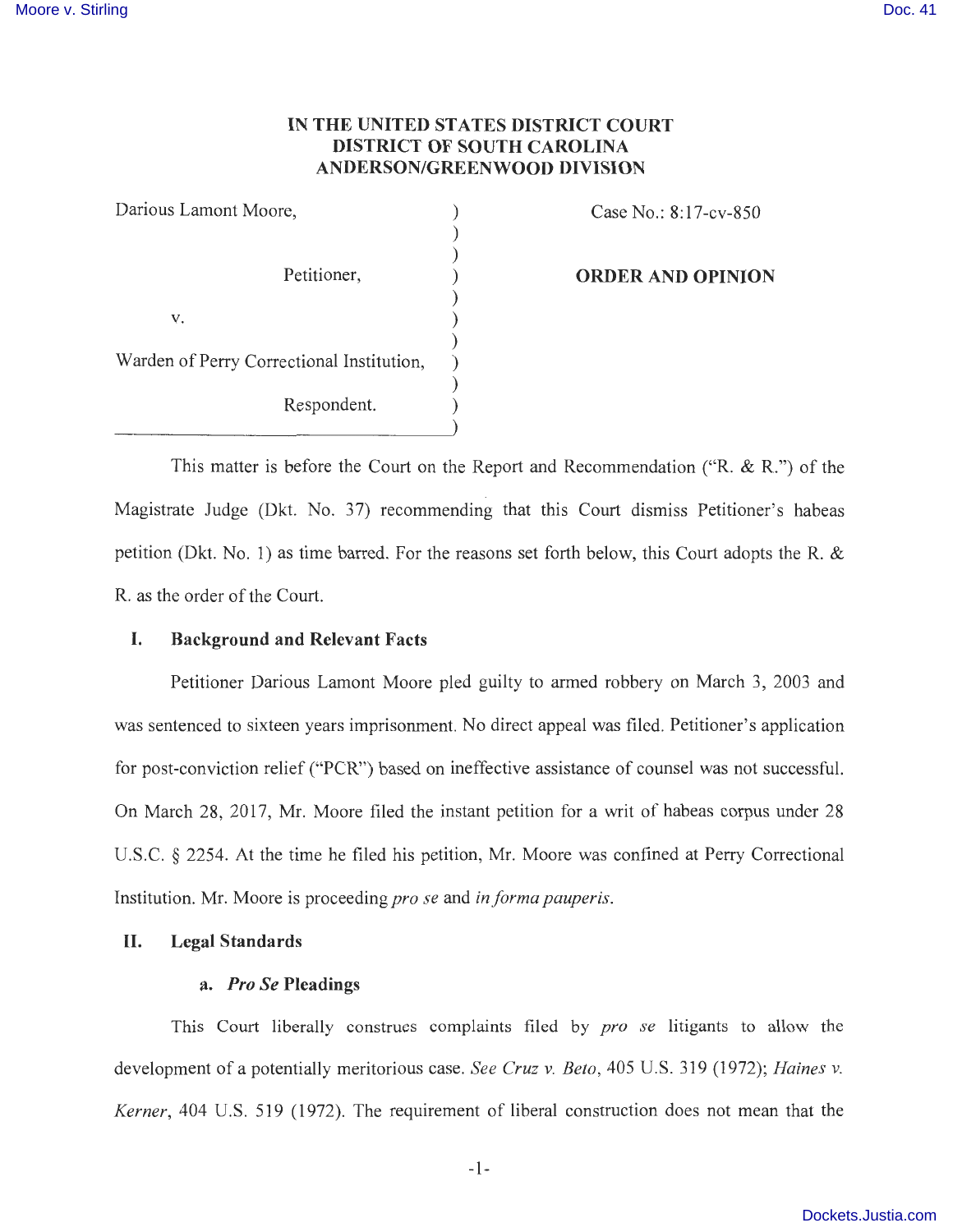Court can ignore a clear failure in the pleadings to allege facts which set forth a viable federal claim, nor can the Court assume the existence of a genuine issue of material fact where none exists. *See Weller v. Dep 't of Social Services,* 901 F.2d 387 (4th Cir. 1990).

#### **b. Magistrate's Report and Recommendation**

The Magistrate Judge makes only a recommendation to this Court. The recommendation has no presumptive weight, and the responsibility for making a final determination remains with this Court. *See Mathews v. Weber*, 423 U.S. 261, 270–71 (1976). This Court is charged with making a *de novo* determination of those portions of the Report and Recommendation to which specific objection is made. Additionally, the Court may "accept, reject, or modify, in whole or in part, the findings or recommendations made by the magistrate judge." 28 U.S.C. § 636(b)(1).

#### III. **Discussion**

The Magistrate Judge explained in the R. & R. that Petitioner's habeas petition is time barred because it was filed over nine years after the expiration of the limitations period. (Dkt. No. 37 at 14-15) and Petitioner has not met the standard for relief by equitable tolling.

The Magistrate Judge issued a Report and Recommendation on November 1, 2017 and mailed it to Petitioner at Perry Correctional Institution the same day. (Dkt. Nos. 37, 38.) That mailing was returned as undeliverable because Petitioner had been released to Sumter County (Dkt. No. 39.) The Magistrate Judge previously issued an order explaining that Petitioner was responsible for notifying the Court of any change in address and that his case could be dismissed for his failure to do so. (Dkt. No. 5 at 2.) Petitioner has failed to notify the Clerk's Office of his current address since his release.

Objections to the R. & R. were due by November 18, 2017. No party has filed Objections to the R. & R. In the absence of any specific objections, "a district court need not conduct a *de*